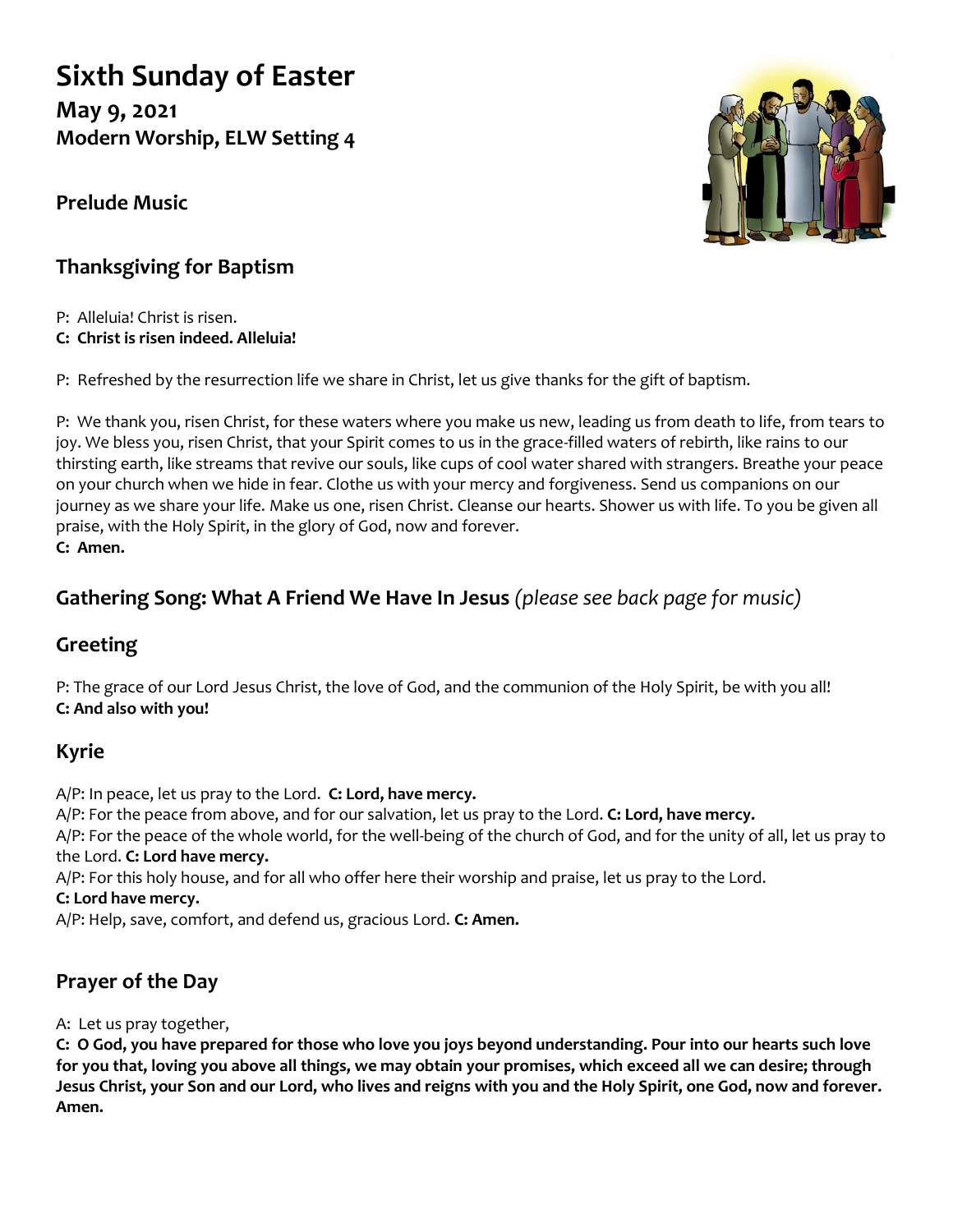## **First Reading: 1 John 5:1-6**

*God's children believe that Jesus is the Messiah and love God by keeping God's commandments. Thus the world is conquered not through military might but through love and faith.*

1Everyone who believes that Jesus is the Christ has been born of God, and everyone who loves the parent loves the child. 2By this we know that we love the children of God, when we love God and obey his commandments. 3For the love of God is this, that we obey his commandments. And his commandments are not burdensome, 4for whatever is born of God conquers the world. And this is the victory that conquers the world, our faith. 5Who is it that conquers the world but the one who believes that Jesus is the Son of God? 6This is the one who came by water and blood, Jesus Christ, not with the water only but with the water and the blood. And the Spirit is the one that testifies, for the Spirit is the truth.

L: The Word of the Lord

**C: Thanks be to God**

## **Psalm: Psalm 98**

1Sing a new song to the Lord, who has done marvelous things, whose right hand and holy arm have won the victory. **2O Lord, you have made known your victory, you have revealed your righteousness in the sight of the nations.** 3You remember your steadfast love and faithfulness to the house of Israel; all the ends of the earth have seen the victory of our God.

**4Shout with joy to the Lord, all you lands; lift up your voice, rejoice, and sing.**

5Sing to the Lord| with the harp, with the harp and the voice of song.

**6With trumpets and the sound of the horn shout with joy before the king, the Lord.**

7Let the sea roar, and all that fills it, the world and those who dwell therein.

**8Let the rivers clap their hands, and let the hills ring out with joy before the Lord, who comes to judge the earth.**

9The Lord will judge the world with righteousness and the peoples with equity.

## **Gospel Acclamation: Alleluia** *Sinclair*

Alleluia, alleluia, alleluia, alleluia. Alleluia, alleluia, alleluia, alleluia. What a friend we have in Jesus, all our sins and griefs to bear. What a priv'lege to carry ev'rything to God in pray'r.

## **Gospel: John 15:9-17**

*On the night of his arrest, Jesus delivers a final testimony to his disciples to help them in the days ahead. Here, he repeats the most important of all his commands, that they love one another.*

P: A reading from… **C: Glory to You, O Lord.**

Jesus said: 9"As the Father has loved me, so I have loved you; abide in my love. 10If you keep my commandments, you will abide in my love, just as I have kept my Father's commandments and abide in his love. 11I have said these things to you so that my joy may be in you, and that your joy may be complete. 12"This is my commandment, that you love one another as I have loved you. 13No one has greater love than this, to lay down one's life for one's friends. 14You are my friends if you do what I command you. 15I do not call you servants any longer, because the servant does not know what the master is doing; but I have called you friends, because I have made known to you everything that I have heard from my Father. 16You did not choose me but I chose you. And I appointed you to go and bear fruit, fruit that will last, so that the Father will give you whatever you ask him in my name. 17I am giving you these commands so that you may love one another."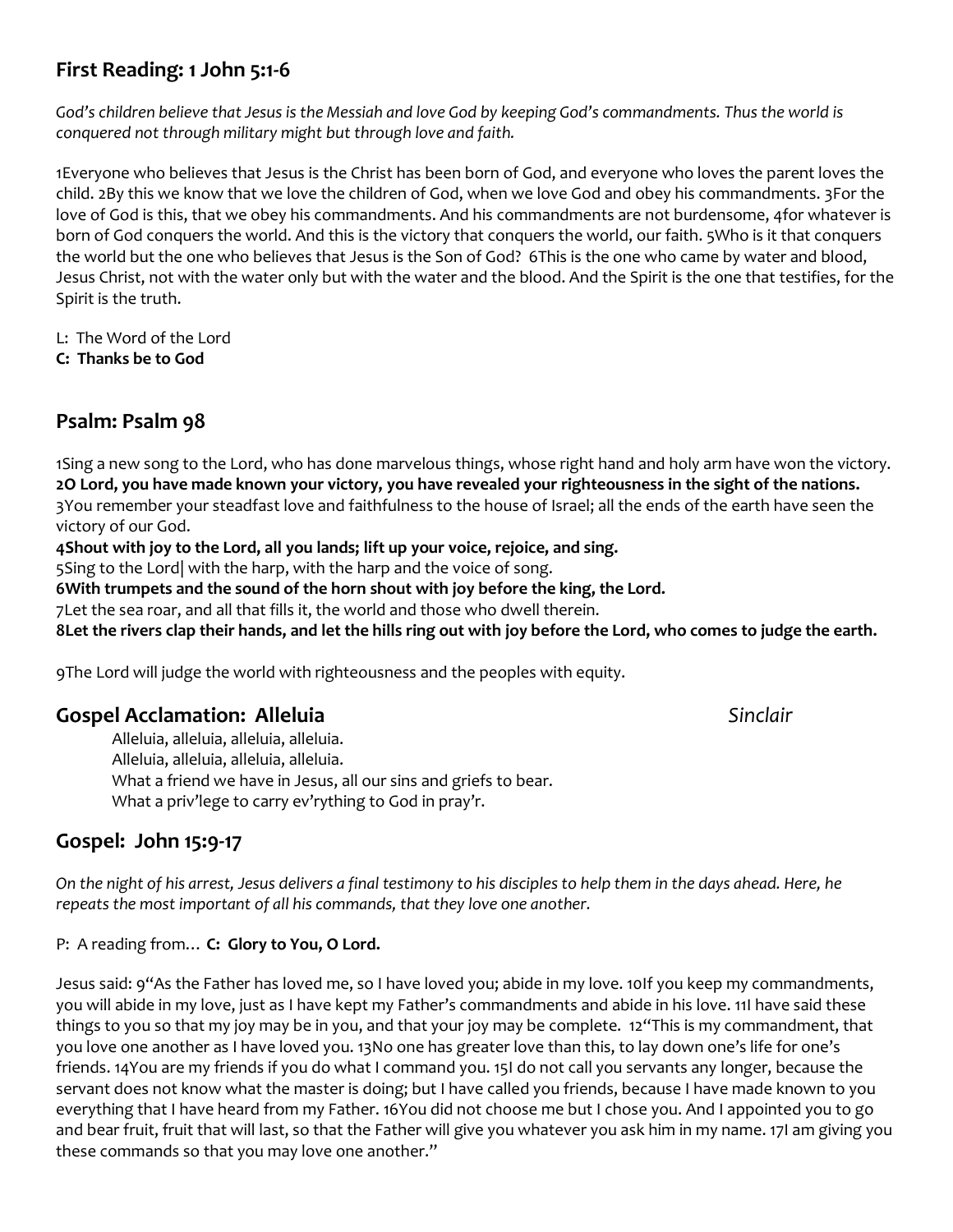P: The Gospel of the Lord. **C: Praise to you, O Christ.**

#### **Sermon – Pastor Paul**

## **Song of the Day: Love One Another**

When I go, you will look for Me. When I go, you will wonder. When I go, you will look for Me. But I won't be gone, You will see me when you love one another. *(whispered) Yeah!*  love one another. *(whispered) All right!* Care for each other. *(whispered) Okay!* Love one another as I have loved you all.

If you love, you are friends of Mine; If you love, you're My children. If you love, you are friends of Mine; Ev'ryone will know I am with you when you love one another. *(whispered) Yeah!* Love one another. *(whispered) All right!* Care for each other. *(whispered) Okay!* Love one another as I have loved you all.

Love your friends, love your enemies anytime, anybody, Love your friends, love your enemies; In this mystery you are loving Me, so love one another*. (whispered) Yeah!* Love one another. *(whispered) All right!* Care for each other*. (whispered) Okay!* Love one another as I have loved you all. Love one another*. (whispered) Yeah!* Love one another. *(whispered) All right!* Care for each other*. (whispered) Okay!* Love one another as I have loved you all.

## **Apostles Creed**

**I believe in God, the Father almighty, creator of Heaven and earth.** 

**I believe in Jesus Christ, God's only Son, our Lord, who was conceived by the Holy Spirit, born of the virgin Mary, suffered under Pontius Pilate, was crucified, died, and was buried; he descended to the dead. On the third day he rose again; he ascended into heaven, he is seated at the right hand of the Father, and he will come to judge the living and the dead.**

**I believe in the Holy Spirit, the holy catholic church, the communion of saints, the forgiveness of sins, the resurrection of the body, and the life everlasting. Amen.**

## **Prayers of the Church / Sign of the Peace**

**Words of Institution**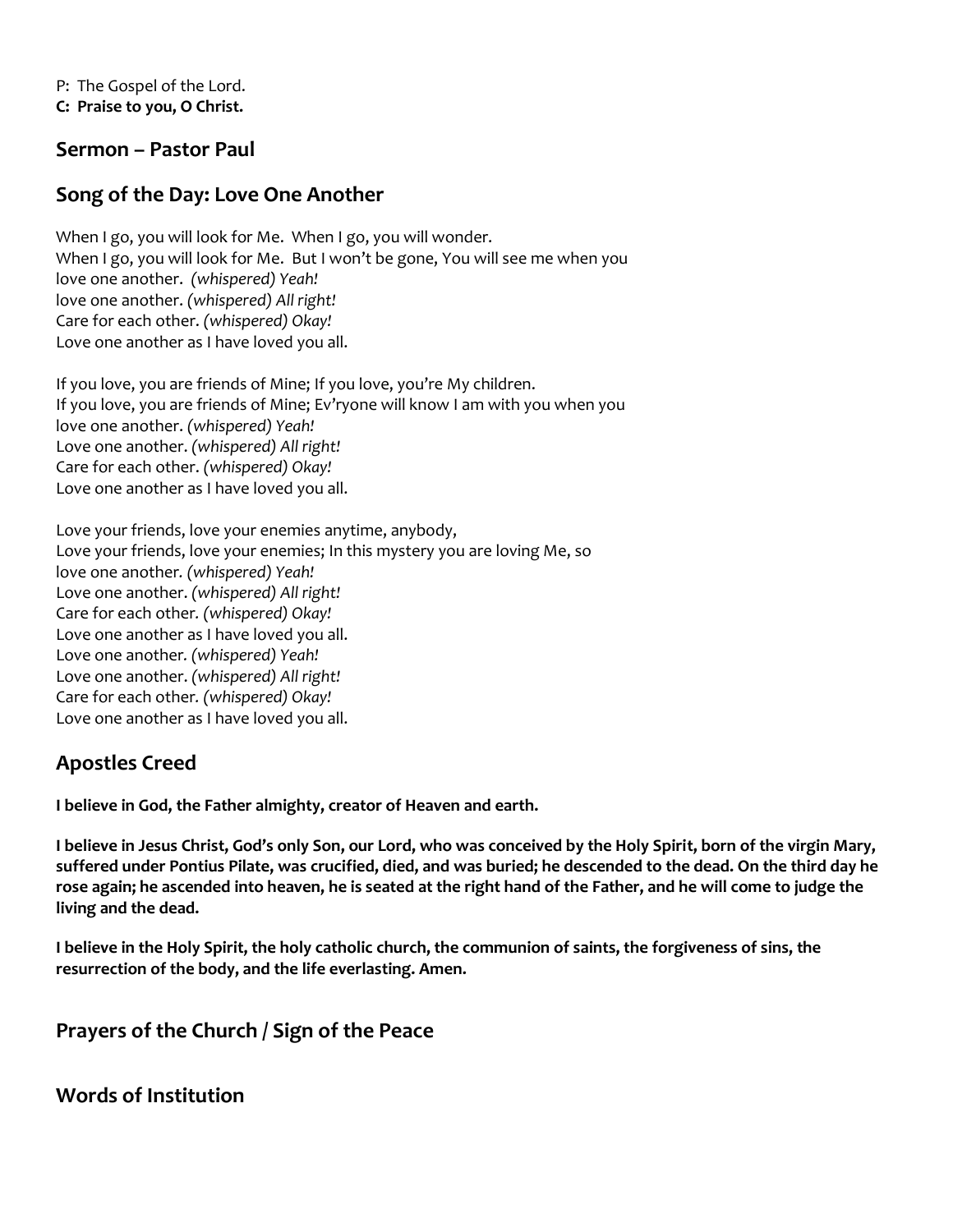## **Lord's Prayer**

**Our Father, who art in heaven, hallowed be thy name, thy kingdom come, thy will be done, on earth as it is in heaven. Give us this day our daily bread; and forgive us our trespasses, as we forgive those who trespass against us; and lead us not into temptation, but deliver us from evil. For thine is the kingdom, and the power, and the glory, forever and ever. Amen.**

## **Communion**

## **Communion Songs: One Bread One Body** (please see back page for music)  **Do Lord**

### **Final Blessing**

P: May our glorious God grant you a spirit of wisdom to know and to love the risen Lord Jesus. The God of life, Father,  $\pm$  Son, and Holy Spirit, bless you now and forever. **Amen.**

### **Dismissal**

A: Alleluia! Christ is risen. **C: Christ is risen indeed. Alleluia!** A: Go in peace. Share the good news. Alleluia! **C: Thanks be to God. Alleluia!**

## **Sending Song: Build Your Kingdom Here**

Come set Your rule, and reign in our hearts again. Increase in us, we pray. Unveil why we're made. Come set our hearts ablaze with hope, like wildfire in our very souls; Holy Spirit, come, invade us now. We are Your church; We need Your pow'r in us.

We seek your kingdom first. We hunger and we thirst; Refuse to waste our lives, for You're our joy and prize. To see the captives' hearts released; The hurt, the sick, the poor at peace. We lay down our lives for heaven's cause. We are Your church; We pray, revive this earth.

Build your kingdom here. Let the darkness fear. Show Your mighty hand. Heal our streets and land. Set Your church on fire. Win this nation back. Change the atmosphere. Build Your kingdom here, we pray!

Unleash Your kingdom's pow'r, reaching the near and far. No force of hell can stop Your beauty, changing hearts. You made us for much more than this; Awake the kingdom seed in us. Fill us with the strength and love of Christ. We are Your Church; We are the hope on earth.

Build your kingdom here. Let the darkness fear. Show Your mighty hand. Heal our streets and land. Set Your church on fire. Win this nation back. Change the atmosphere. Build Your kingdom here, we pray!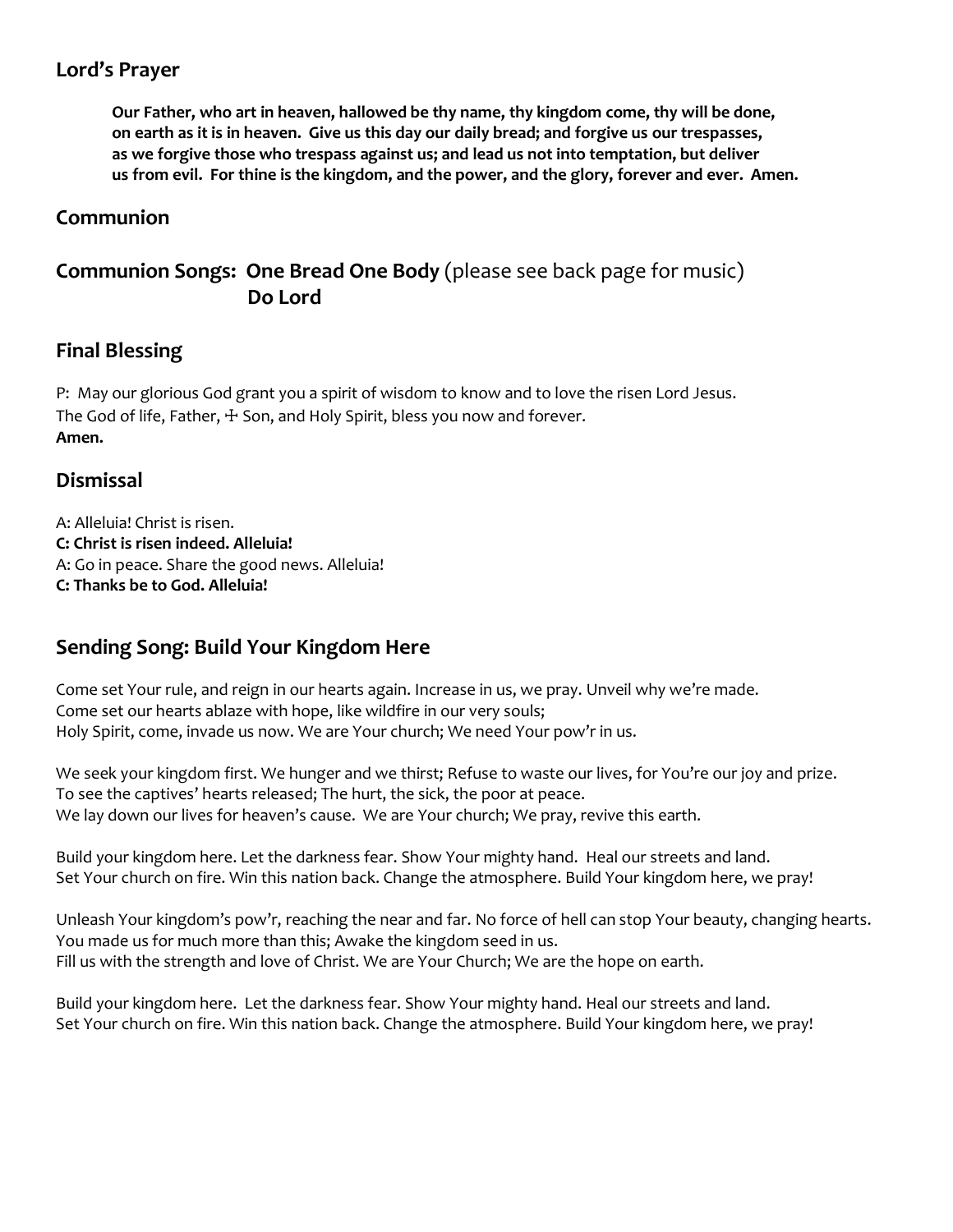

Text: Joseph Scriven, 1820-1886 Music: Charles C. Converse, 1832-1918

CONVERSE 8787D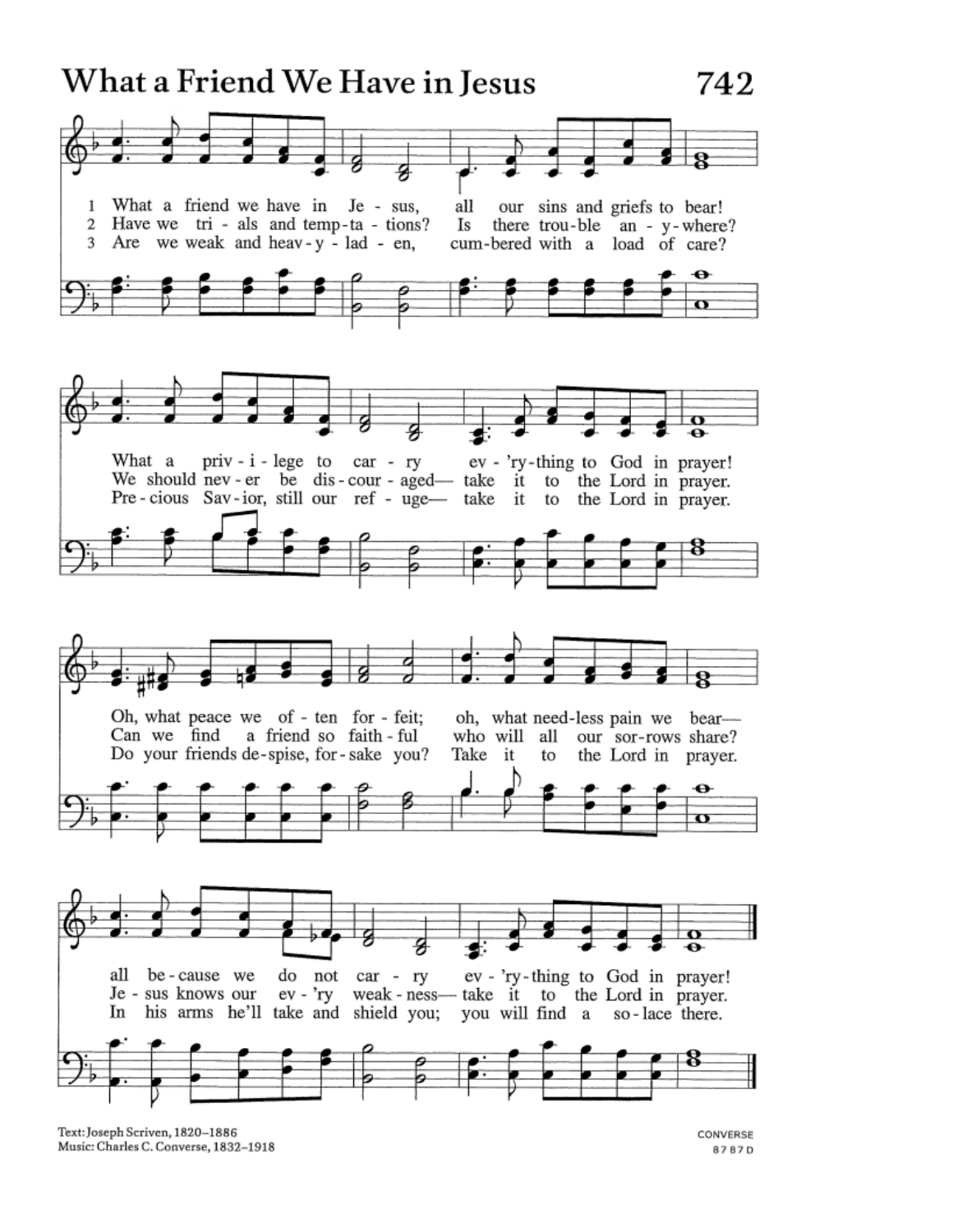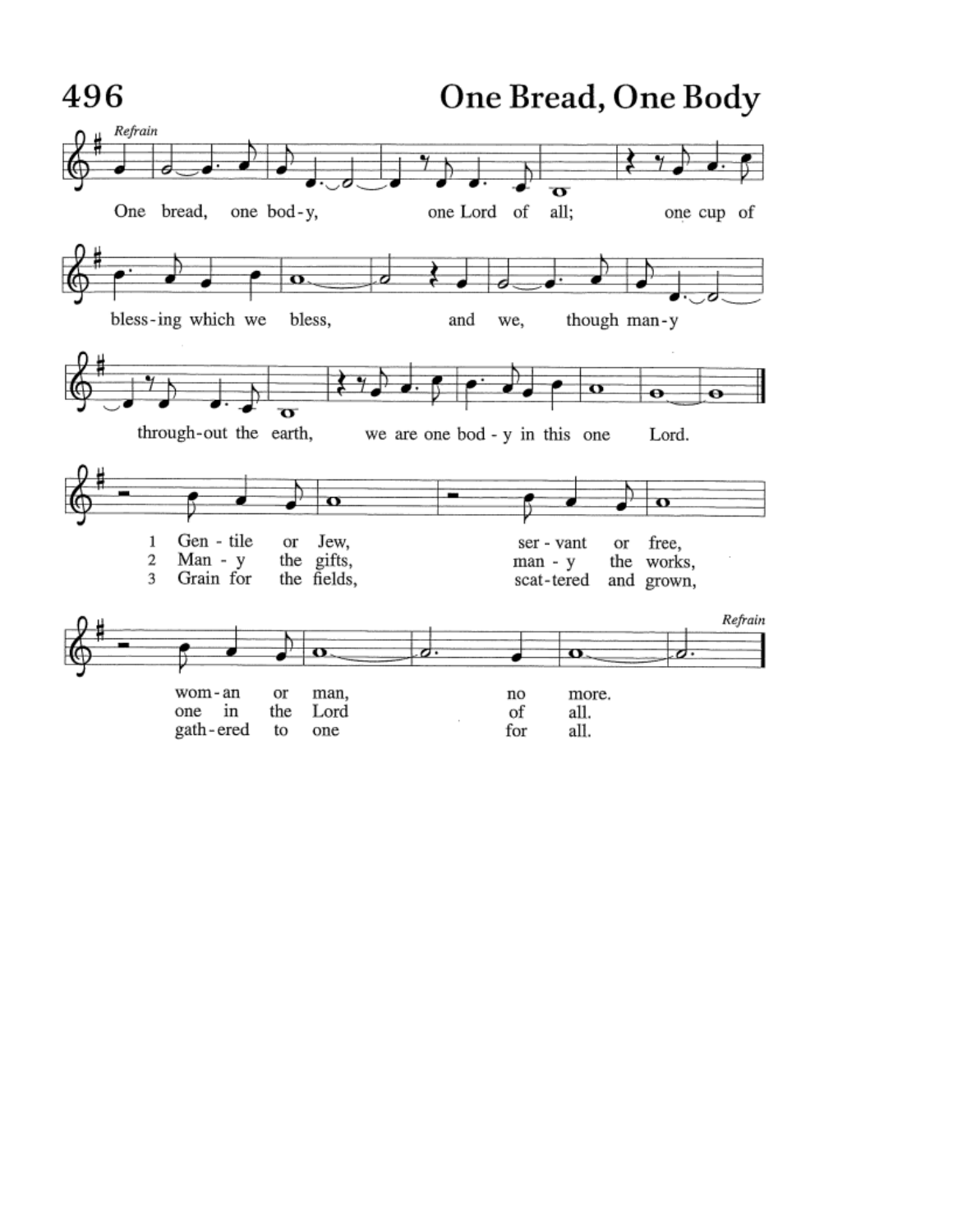

1050 Peninsula Drive Traverse City, MI 49686 (231) 947-9880 www.bethlehemtc.org

# May 9, 2021

Altar Flowers have returned! Please consider signing up for Altar Flowers for a Sunday service. You may use the sign-up poster in the Narthex by signing on the date you request. Then fill out a pink slip with the necessary information and place it and a check for \$40 (payable to Bethlehem Lutheran Church or BLC) in the Administration Assistant's mailbox near the church office entrance. You may select either "in honor" or "in memory" or "to celebrate". If someone has already signed on the date you would like, feel free to add your name - we welcome more than one on a Sunday.

Today's altar flowers are donated by: by Kate Holtfreter in celebration of all of our mothers.

Pr Ruth Overdier has given Bethlehem many books from Pr Fred's collection. Please feel free to take what your would like from the table in the area between the Gathering Space and Narthex.

"Zoom Bible Study" gathering via Zoom is on a break right now. Our current study is on Paul's letter to the Philippians from Augsburg Fortress. Besides the thought-provoking discussions, we also have great conversation and fellowship. Please contact Pr. Paul if you are interested in joining.

The BLC book club will meet via ZOOM at 5:30 on Tues May 25. We will be discussing This Tender Land by William Kent Krueger. The author lives in Minnesota where BLC book club founders Dave and Laurie Gabel now reside. They have graciously agreed to lead the discussion of this amazing book. If you are not already on the list and want to be added to the group for May just send your email to Cindy Monroe at cmonroe@chartermi.net.

Summer is just around the corner and here at Bethlehem we're planning a new exciting VBS Adventure not only for your kids...but for the entire family! Are you looking for a safe, friendly and fun environment that you can all enjoy together? Then sign up today for Great Bible Reef One Day VBS! This outdoor fun-filled vacation bible school is for the young and the young at heart for one day only on Sunday, June 27th 2PM - 5:45PM.

Registration is going on now until the June 13th deadline! For more information or to register for VBS, go to myvbs.org/blcvbs2021 or reach out to Annie Slabaugh at annie.slabaugh@bethlehemtc.org or 231.947.9880 extension 16!